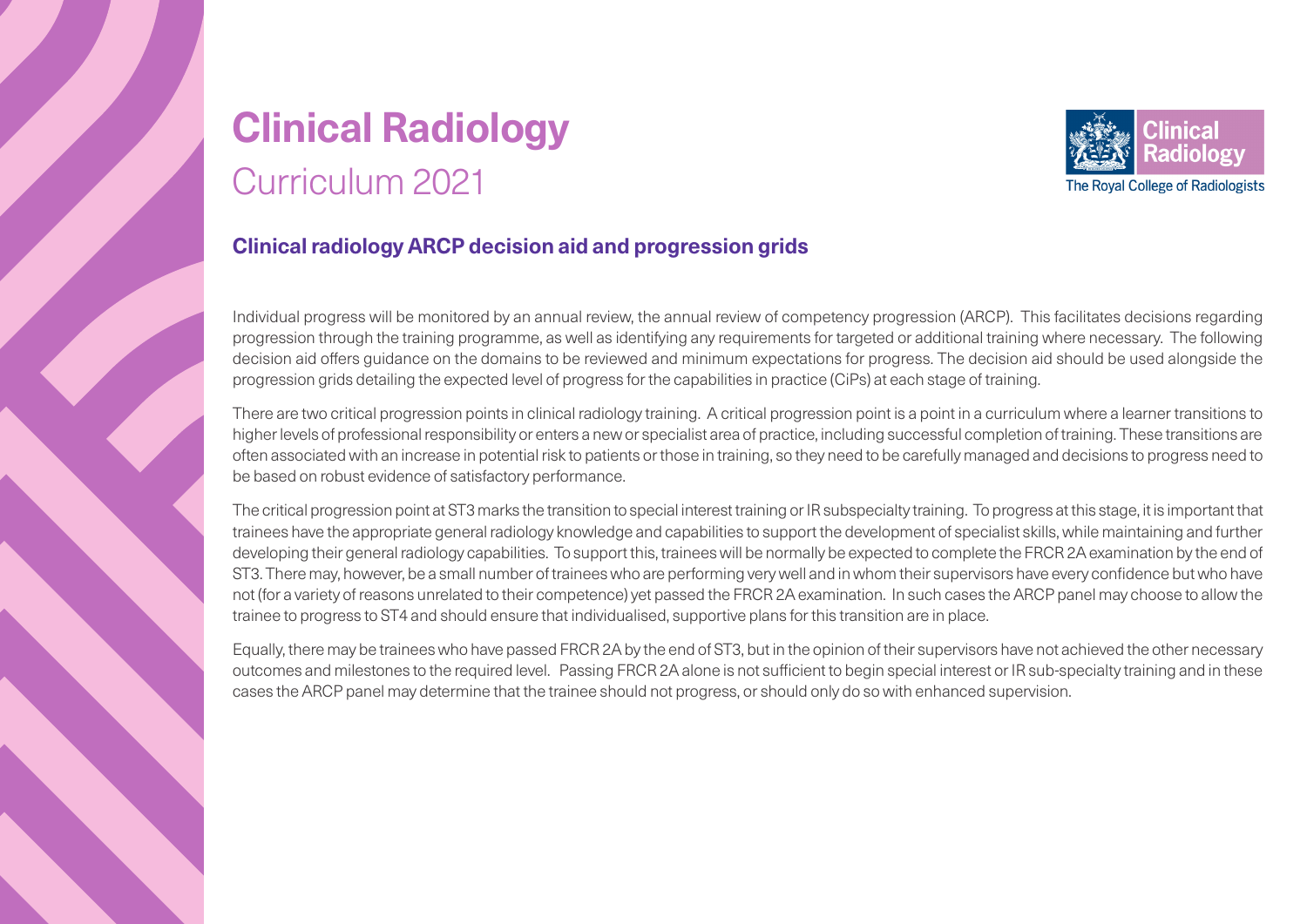## **Clinical Radiology** Curriculum 2021



ARCP decision aid

| <b>Assessment</b>                                                                                 |                                | ST1                                                                                                                         | ST <sub>2</sub>              | ST <sub>3</sub>                               |                   | ST <sub>4</sub>                              | ST <sub>5</sub> | <b>CCT</b>                                                                        |  |
|---------------------------------------------------------------------------------------------------|--------------------------------|-----------------------------------------------------------------------------------------------------------------------------|------------------------------|-----------------------------------------------|-------------------|----------------------------------------------|-----------------|-----------------------------------------------------------------------------------|--|
| Satisfactory workplace<br>based assessments<br>(minimum per year – pro<br>rata for LTFT trainees) | mini-IPX                       | 6                                                                                                                           | 6                            | 6                                             |                   | 6                                            | 6               | Critical progression point                                                        |  |
|                                                                                                   | Rad-DOPS                       | 6                                                                                                                           | 6                            | 6                                             |                   | 6                                            | 6               |                                                                                   |  |
|                                                                                                   | <b>MSF</b>                     |                                                                                                                             |                              |                                               |                   |                                              |                 |                                                                                   |  |
|                                                                                                   | <b>Teaching Observation</b>    | 2                                                                                                                           | $\overline{c}$               | 2                                             | progression point | $\overline{c}$                               | $\overline{c}$  |                                                                                   |  |
|                                                                                                   | QIPAT                          |                                                                                                                             |                              |                                               |                   |                                              |                 |                                                                                   |  |
|                                                                                                   | <b>MDTA</b>                    | Optional                                                                                                                    | Optional                     | Optional                                      |                   | $\overline{c}$                               | $\overline{c}$  |                                                                                   |  |
| Clinical research                                                                                 |                                | One research project undertaken during training, evidenced in Kaizen (e.g. by a<br>research evaluation form or publication) |                              |                                               |                   |                                              |                 |                                                                                   |  |
| <b>Educational Supervisor's</b><br>Report                                                         | Generic CiPs                   |                                                                                                                             |                              | Confirms trainee is meeting or exceeding      |                   | Confirms trainee is meeting                  |                 |                                                                                   |  |
|                                                                                                   | <b>Specialty Specific CiPs</b> |                                                                                                                             | expectations and no concerns |                                               |                   | or exceeding expectations<br>and no concerns |                 |                                                                                   |  |
|                                                                                                   | Milestones & procedures        | At ST3 confirms trainee has met the<br>point                                                                                |                              | requirements to pass the critical progression |                   |                                              | Critical        | At ST6 confirms trainee has<br>met the requirements for<br>completion of training |  |
| Examinations                                                                                      |                                | FRCR <sub>1</sub>                                                                                                           |                              | FRCR <sub>2A</sub>                            |                   | FRCR <sub>2B</sub>                           |                 |                                                                                   |  |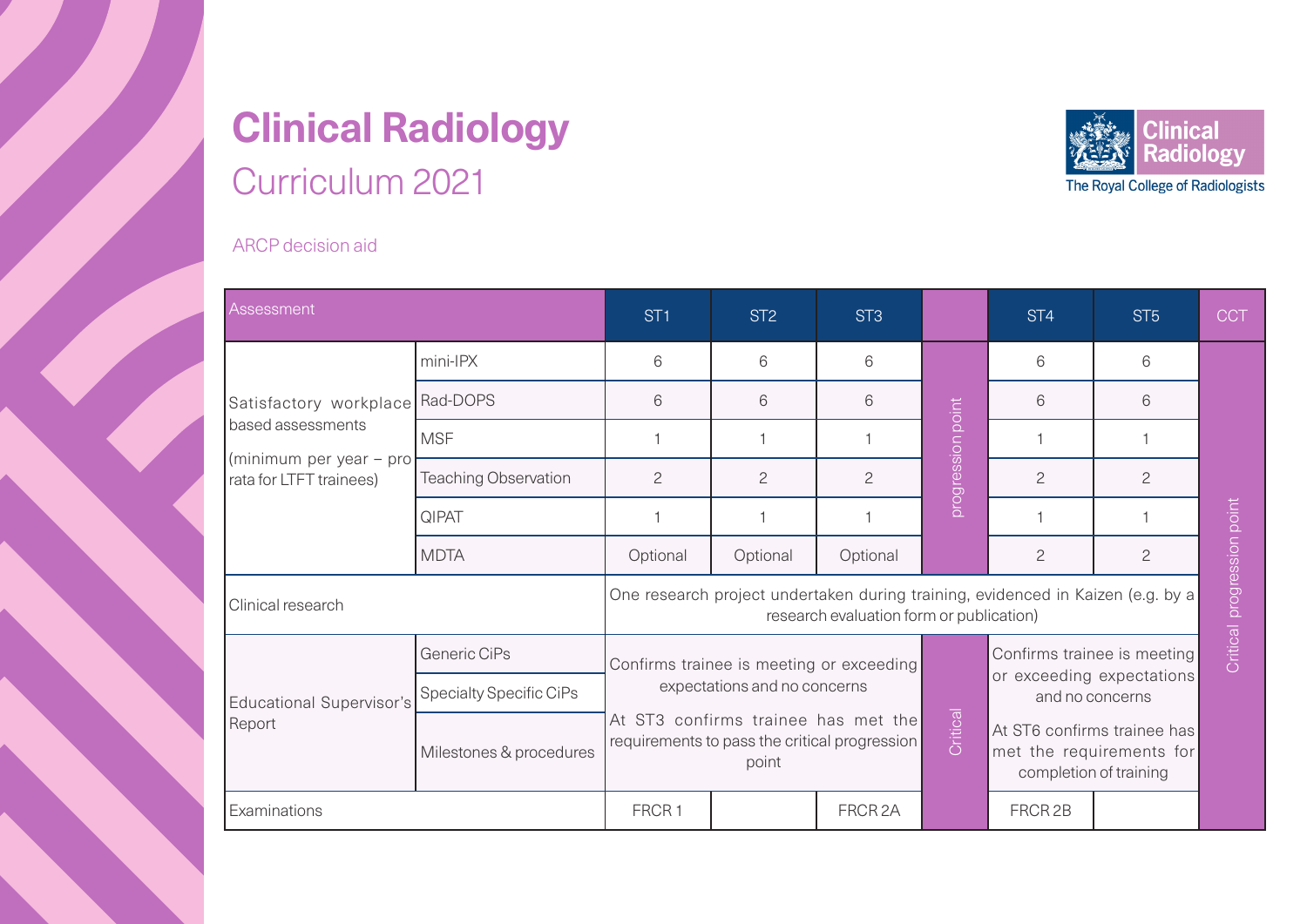#### Progression grids

| <b>Generic CiP</b>                                                                                                                                  | ST <sub>1</sub> | ST <sub>2</sub> | ST <sub>3</sub> |                      | ST <sub>4</sub> | ST <sub>5</sub> | <b>CCT</b>                 |
|-----------------------------------------------------------------------------------------------------------------------------------------------------|-----------------|-----------------|-----------------|----------------------|-----------------|-----------------|----------------------------|
| 1. Demonstrate the professional values and behaviours expected of all doctors as<br>outlined in Good medical practice                               | 4               | 4               |                 |                      | 4               | 4               |                            |
| 2. Successfully function within the health service and healthcare systems in the UK                                                                 | $\overline{c}$  | $\mathcal{P}$   | $\mathcal{P}$   | point                | 3               |                 |                            |
| 3. Engage in reflection, clinical governance and quality improvement processes to<br>ensure good practice                                           |                 | 3               | 3               | Critical progression | 3               |                 | Critical progression point |
| 4. Engage in evidence-based practice and safeguard data, including imaging data                                                                     | 3               | 3               | 3               |                      |                 | 4               |                            |
| 5. Act as a clinical teacher and supervisor                                                                                                         |                 | 2               | 3               |                      | 3               |                 |                            |
| 6. Work well within a variety of different teams, communicating effectively with<br>colleagues and demonstrating the skills required to lead a team | 2               | 3               | 3               |                      | 3               | 4               |                            |

| Specialty Specific CiP                                                                                                | ST <sub>1</sub> | ST <sub>2</sub> | ST <sub>3</sub> |                     | ST <sub>4</sub> | ST <sub>5</sub> | <b>CCT</b>                  |
|-----------------------------------------------------------------------------------------------------------------------|-----------------|-----------------|-----------------|---------------------|-----------------|-----------------|-----------------------------|
| 7. Appropriately select and tailor imaging to patient context and the clinical<br>question(s)                         | $\overline{c}$  | $\overline{c}$  | 3               |                     | 4               | 4               |                             |
| 8. Provide timely, accurate and clinically useful reports on imaging studies                                          | 2               | $\overline{c}$  | 3               | point               | 3               | $\overline{4}$  |                             |
| 9. Appropriately manage imaging examination lists/procedures according to<br>clinical need and professional expertise | $\overline{c}$  | 2               | 3               | dression            |                 |                 | point                       |
| 10. Evaluate image quality and utilise knowledge of imaging sciences to optimise<br>image quality                     | $\overline{c}$  | $\overline{c}$  | 3               | <b>Critical pro</b> |                 |                 | <b>Critical progression</b> |
| 11. Safely manage the imaging and image-guided intervention needed to support<br>emergency care                       | $\overline{c}$  | $\overline{c}$  | 2               |                     | 3               | 4               |                             |
| 12. Effectively contribute an imaging opinion to a multidisciplinary team (MDT)<br>meeting                            |                 |                 | 2               |                     | 3               | 4               |                             |